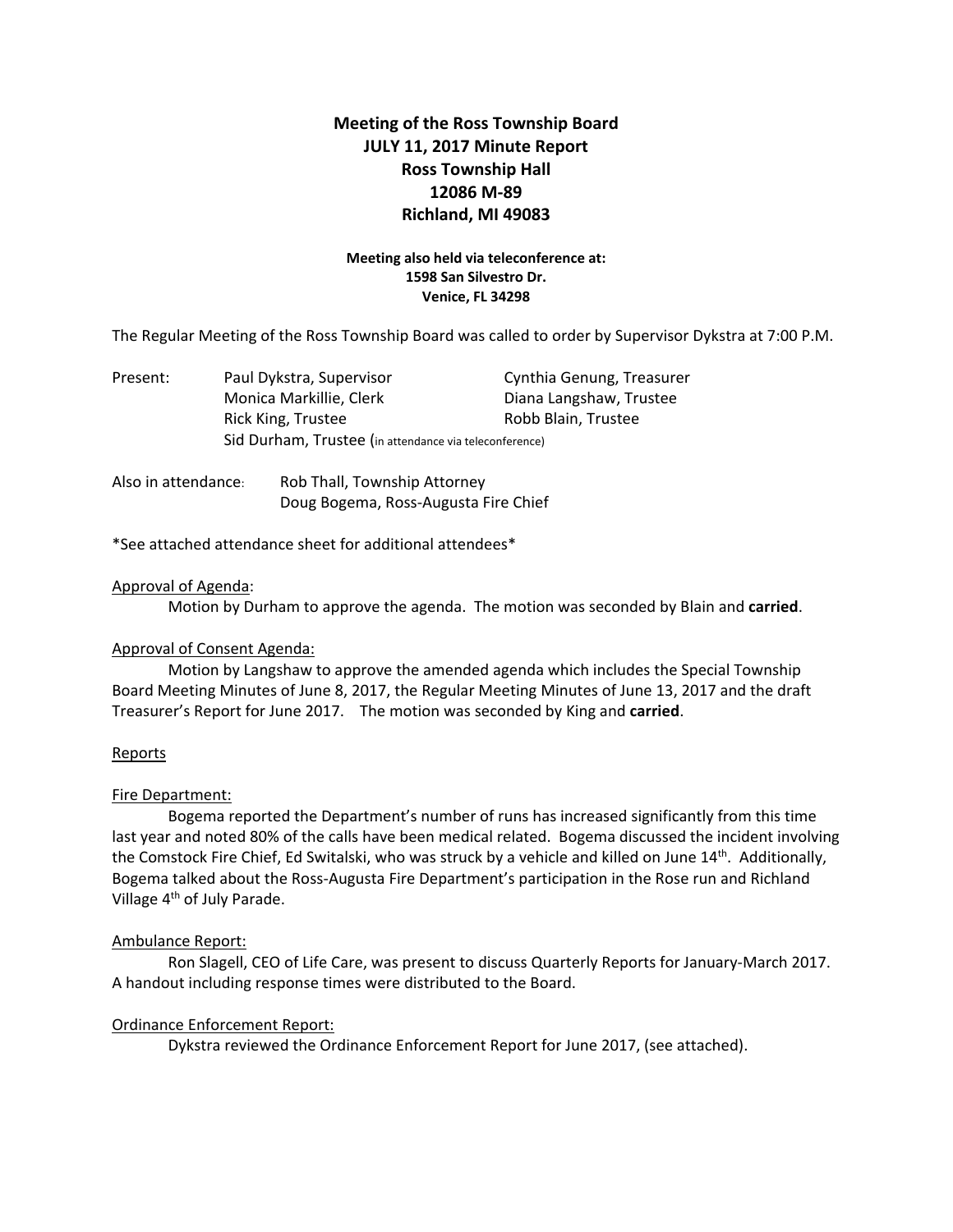## Police Report:

Lieutenant Christensen from the Kalamazoo County Sheriff's Dept. was present to provide an update on Police Activity for the Quarter January-March 2017. Christensen discussed a home invasion that occurred on N. 48<sup>th</sup> Street. Further discussion regarding police activity in the Township ensued at this time.

## Planning Commission:

Jim Lauderdale, Chairman of the Planning Commission, was present to discuss a proposal to pursue the development of Placemaking relative to Township Planning. A Handout was distributed for review and discussion (see attached).

Motion by Markillie to authorize the Ross Township Planning Commission to Explore potential Placemaking Destination/Location Districts within the Township. The motion was seconded by Dykstra and **carried**.

#### Parks Committee:

Dykstra reported the first Trucks and Tunes event at the Township Park was a huge success. Dykstra reported the next event in the series of Truck and Tunes is scheduled for July 31st.

#### Supervisor Report:

Report submitted and reviewed.

#### Public Comments

Judy Geary, Resident of Ross Township, suggested the Township Board consider having the Meeting Agendas emailed to Residents who are included in the Resident email list. Geary further stated it would make it easier for the Residents to learn about upcoming meetings and events.

#### Old Business

## Road Special Assessment District (SAD) Proposal:

 General discussion ensued at this time regarding the Township wide road SAD proposal. The Board reviewed the number of parcels included in the proposed district and discussed the status of the tax exempt properties. The response letter submitted to the Gull Lake Ministries relevant to their proposal for the SAD was reviewed at this time. It was the consensus of the Board to proceed with holding the first Public Hearing on August 8, 2017.

#### Trustee Resignation/Appointment:

Motion by Markillie to appoint Jeff Price to fill the Trustee Vacancy effective July 28, 2017. The motion was seconded by Langshaw and **carried**.

#### Supervisor Appointment/Interviews:

It was the Consensus of the Board to hold a Special Meeting on August 1, 2017 from 9:00 A.M. to 4:30 P.M. for the purpose of conducting interviews of all qualified Candidates who submitted their resume for the Supervisor Position.

Motion by Blain to accept the Resignation submitted by Supervisor Dykstra effective August 8, 2017. The motion was seconded by Langshaw and **carried**.